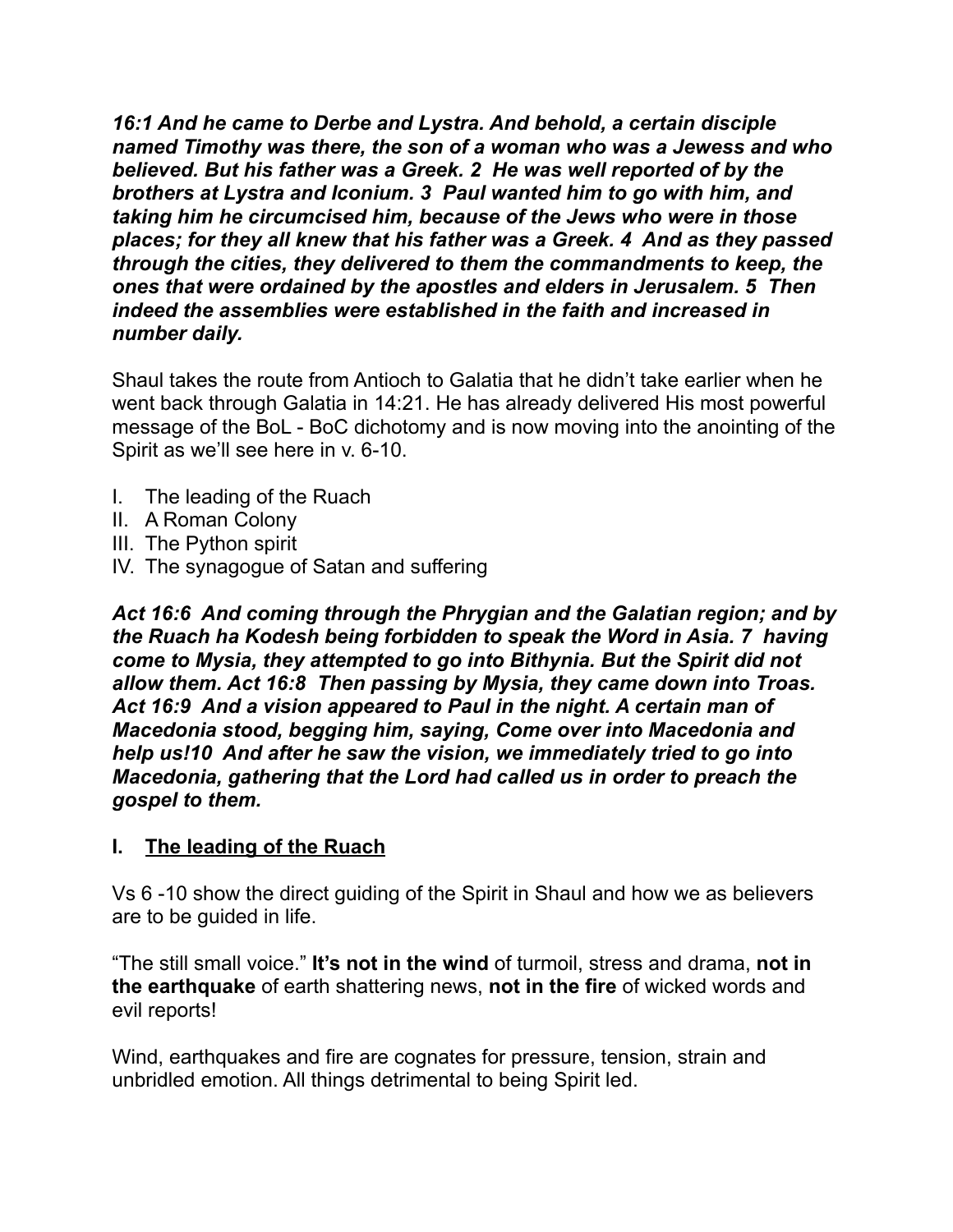### **II. A Roman Colony**

#### *Act 16:11 Then having set sail from Troas, we came with a straight course to Samothracia, and the next day to Neapolis; 12 and from there to Philippi, which is the chief city of that part of Macedonia, a colony. And we continued spending time in that city some days.*

Philippi was a thriving town of about ten thousand inhabitants, labeled here "a Roman colony," meaning it had been adopted by Rome and its citizens are Roman citizens.

Philippi was a Roman colony and home of retired soldiers from their army - it was a federal military zone, an administrative center a major Roman colony.

Brethren, you and I live in Philippi!

The "Public U.S. citizenship" you've all come to accept is a privileged Roman citizenship, much like what the retired soldiers, a military state resided under. This "Public U.S. citizenship" allows the constitutionally by law civilian government of the United States to be replaced with a de facto Emergency War Powers military government of the United States which took place on March 9, 1933. This was a takeover plan of the Society of Jesus, the Knights of Columbus and then President Franklin Augustus Caesar Roosevelt and was done by conquering the civilian government exercising the de jure jurisdiction of the United States and by replacing it with a de facto military government exercising an alien and foreign de facto jurisdiction of the United States thereby eradicating the birthrights of Private National Citizens of the United States of America and imposing a de facto "Public U.S. slave citizenship" - Philippi on the Potomac.

As of March 6, 1933 all *"Public U.S. citizens"* Private American National Citizens were seized as goods and property by Franklin Roosevelt's martial emergency war powers proclamation 2039 reducing them to being mere property and belligerents inhabiting in the fifty states deemed by the Commander in chief to be merely dominated territories. A Private American National citizenship status being intolerable and in contradiction with the maxims of Holy Scripture **(Proverbs 11:15).** *He who is surety for a stranger shall be ruined; and he who hates suretyship is safe.* 

 *being surety for a stranger surety for a stranger shall be ruined.*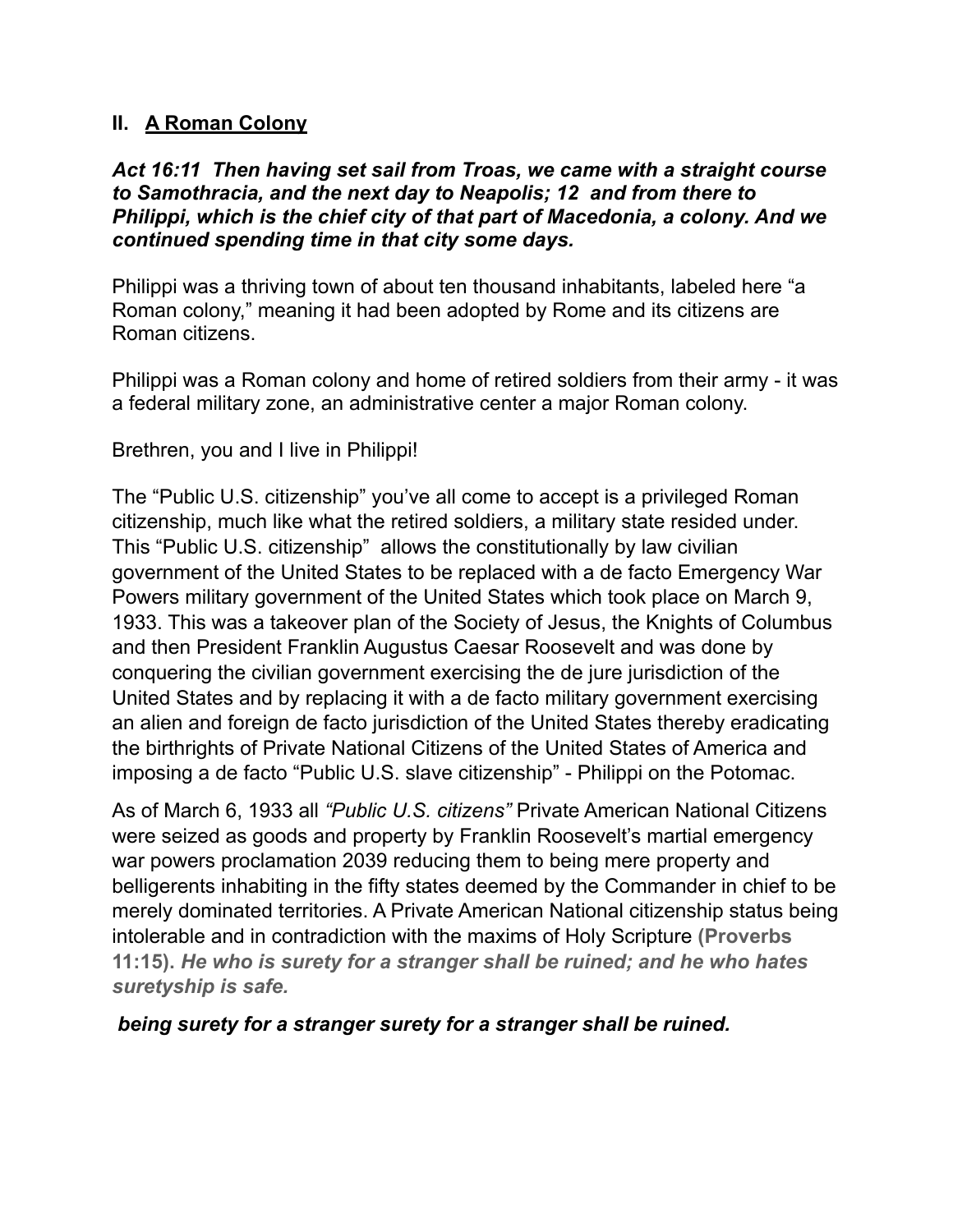By Congress in its passage of the Emergency banking Relief Act thereby amending the Trading With the Enemy Act therefore being slaves in commerce under an Emergency War Powers military Government, federal and state.

You stay and you'll be pensioned off military wards of the Emergency War Powers Military Government of the United States.

In Philippi they were all surety, Surety for or married to the, Public "U.S. citizen" in the service of Washington, D.C., for commerce and war.

The scripture is our family law and as in Philippians 3:20 we maintain primary citizenship: *For our citizenship is in Heaven, from which also we are looking for the Savior, the Master Yahusha Messiah.*

Prepare for departure from Philippi - the Roman colony.

*13 And on the sabbath we went out of the city by a river side, where prayer was usually made. And we sat down and spoke to the women who came together there.14 And a certain woman named Lydia heard us, a seller of purple of the city of Thyatira, who worshiped Elohim; whose heart the Master opened, so that she attended to the things which were spoken by Paul.15 And when she was micvaed, she and her household, she begged us, saying, If you have judged me to be faithful to the Master, come into my house and stay. And she constrained us.* 

## **III. Beware of the Python principality**

*Act 16:16 And as we went to prayer, it happened that a certain girl possessed with a "pneuma pythona"/"spirit of divination" met us, who brought her masters much gain by divining.17 The same followed Paul and us and cried, saying, These men are the servants of the Most High Yah, who are announcing to us the way of salvation. 18 And she did this many days. But being distressed, and turning to the demonic spirit, Paul said, I command you in the name of Yahusha Messiah to come out of her! And it came out in that hour.* 

Python can be manifest in your midst…….what do you do? You and I need to be aware of this demonic Python spirit is loose in the world today masquerading under the guide of the demonic spirit COVID.

They are one and the same, restrictors, smothering your ability to breath, controlling and restricting your movements as it coils around every aspect of your life and being.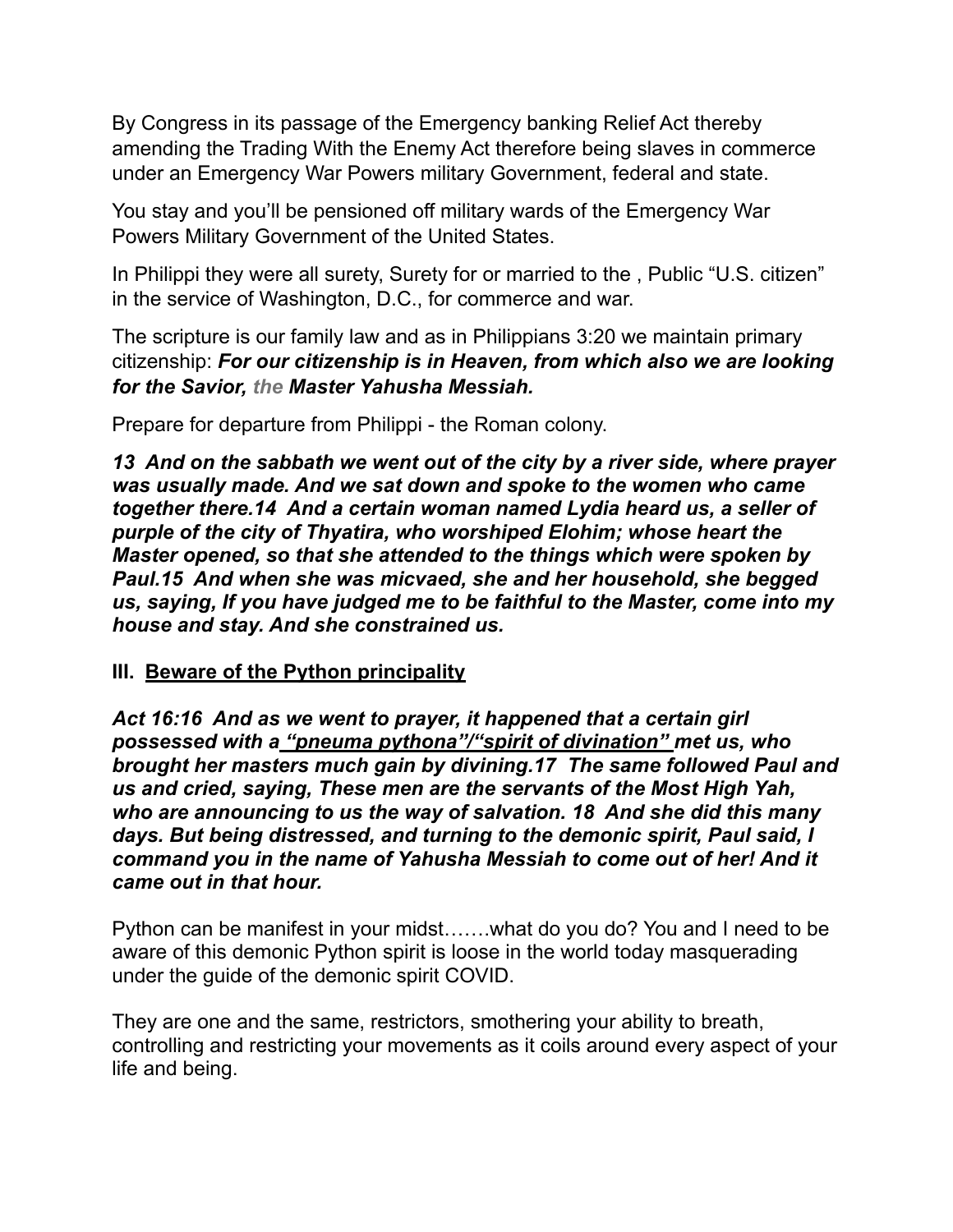The Python is a constrictor; it squeezes the breath/ruach out of its prey. The Python spirit will oppose the manifestation of life force, the breath, the RHK in your life and try and squeeze RHK, life and freedom of movement right out of you.

Who is making the profit, who is restricting your breathing, who is squeezing you - the demoniac spirit of THE COVID PYTHON!

*2 Co 10:3 For though we walk in the flesh, we do not war after the flesh:4 (For the weapons of our warfare are not carnal, but mighty through God to the pulling down of strong holds;)5 Casting down imaginations, and every high thing that exalteth itself against the knowledge of יהוה, and bringing into captivity every thought to the obedience of Yahusha.* 

The Python is all about profit and mammon at any cost, the only thing it doesn't account for is encountering the Ruach power of a true saint.

*We shall take up pythons and if we drink any deadly thing, it shall not hurt us, we; shall lay hands on the sick, and they shall recover, The Ruach gives us the power to tread on pythons and scorpions, and over all the powers of the enemy: and nothing shall by any means hurt us when we live by the Ruach.* 

# **IV. The Synagogue of Satan and suffering**

*Act 16:19 And when her masters saw that the hope of their gain went out, having seized Paul and Silas, they dragged them to the market before the rulers.20 And bringing them near to the judges, they said, These men, being Jews, are exceedingly troubling our city.21 And they teach customs which are not lawful for us to receive nor to do, being Romans.22 And the crowd rose up against them. And tearing off their clothes, the judges ordered them to be flogged:23 And after laying on them many stripes, they threw them into prison, commanding the jailor to keep them safely;24 who, having received such a command, thrust them into the inner prison and made their feet fast in the stocks.* 

I was reading a harrowing account written in the Sunday Times: *"When he beat us (the schoolmaster) he would move furniture out of the way so that he could get a good run up. After punishment we were supposed to say 'Thank you, sir.'*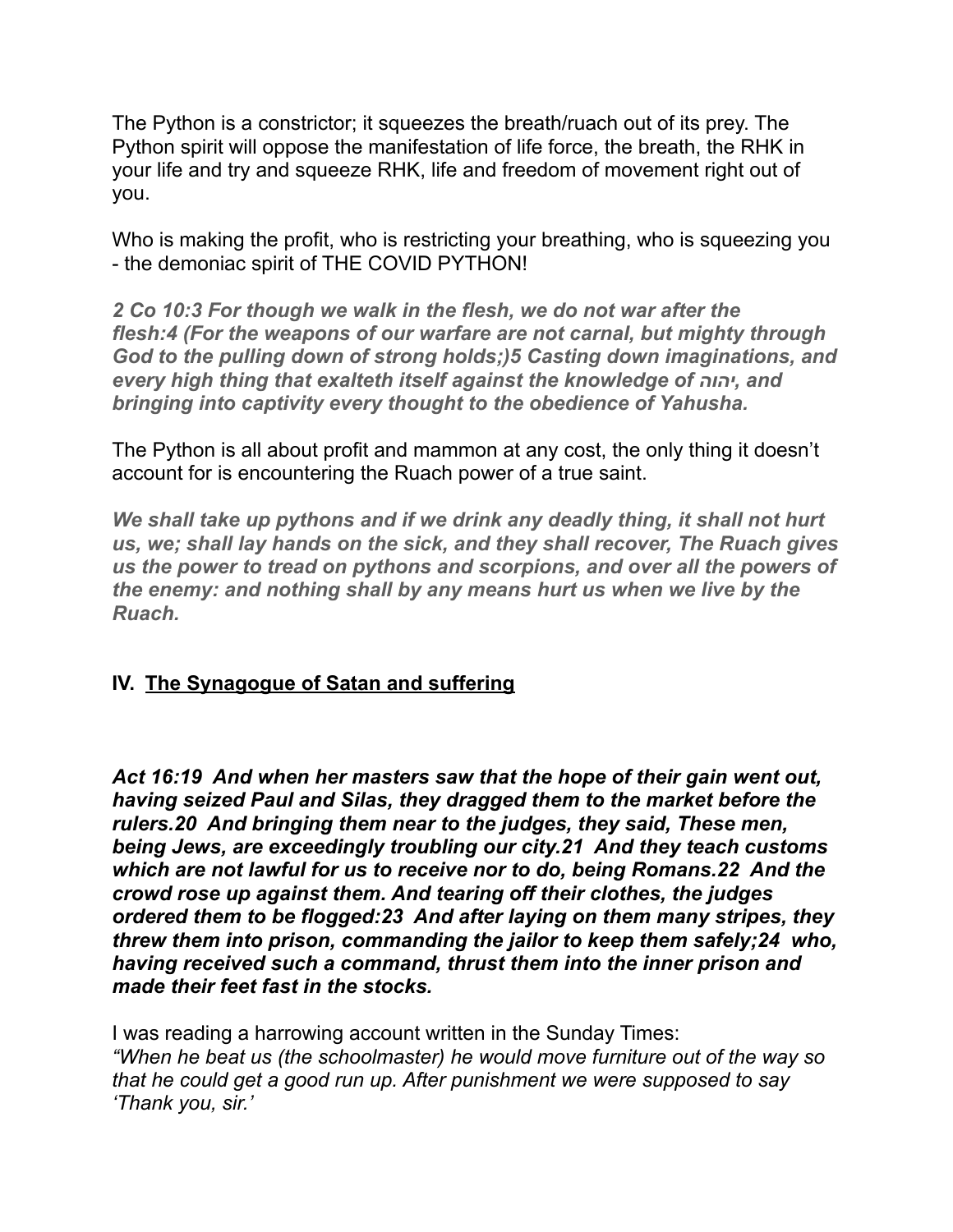He continues: *'We would have neat, bloody, parallel wounds across our backsides, in shades of yellow, black, blue and green that took weeks to heal. He could admire his handiwork during compulsory naked bathing in the pool.'* 

Now this differs from my experience only in the last sentence my story would read: '*They would admire their handiwork during compulsory cold showering as they stood hovering and watching over the stall wall.'* 

He goes on, *'he would slipper us so severely that the imprint would be left as a dark bruise that lasted for days.* 

The culture of extreme physical and mental cruelty for Paul, for you, for me prepares those of us who have suffered its cruelty for the life we're all blessed to live…….

*For there is hope of a tree, if it be cut down, that it will sprout again, and that the tender branch thereof will not cease.8 Though the root thereof wax old in the earth, and the stock thereof die in the ground; 9 Yet through the scent of water it will bud, and bring forth boughs like a plant. Job 14:7.* 

The pain of the long, led tipped bamboo cane was nothing compared to the pain of a child longing for home and the warmth of a father……

Yet now……..we vs. 25 pray and praise יהוה in hymns. And the captive sinners listen to our stories of redemption……and then suddenly a great earthquake, a move of the Ruach and the foundations of the prisons of sin are shaken and יהוה sets the captives free, salvation in Yahusha is instaneous, immediately all the doors are opened and all the bonds are loosened salvation is available…..repent and believe on the Master Yahusha the Messiah and you too can be saved…….

Today is the day of salvation for very shortly v.35 *A day is coming, when the judges will send the floggers* into your midst to get more than their pound of flesh.... this world is dying and we're being delivered out of it.

v.39 soon *the Romans will be afraid…*.they will be coming, *they will be begging*  the the doors will be closed.

Nobody get past the king, he checking for soiled garments and if he sees there a man which has not a wedding garment: And he saith unto him, Friend, how camest thou in hither not having a wedding garment? And he was speechless. Then said the king to the servants, Bind him hand and foot, and take him away, and cast him into outer darkness; there shall be weeping and gnashing of teeth.